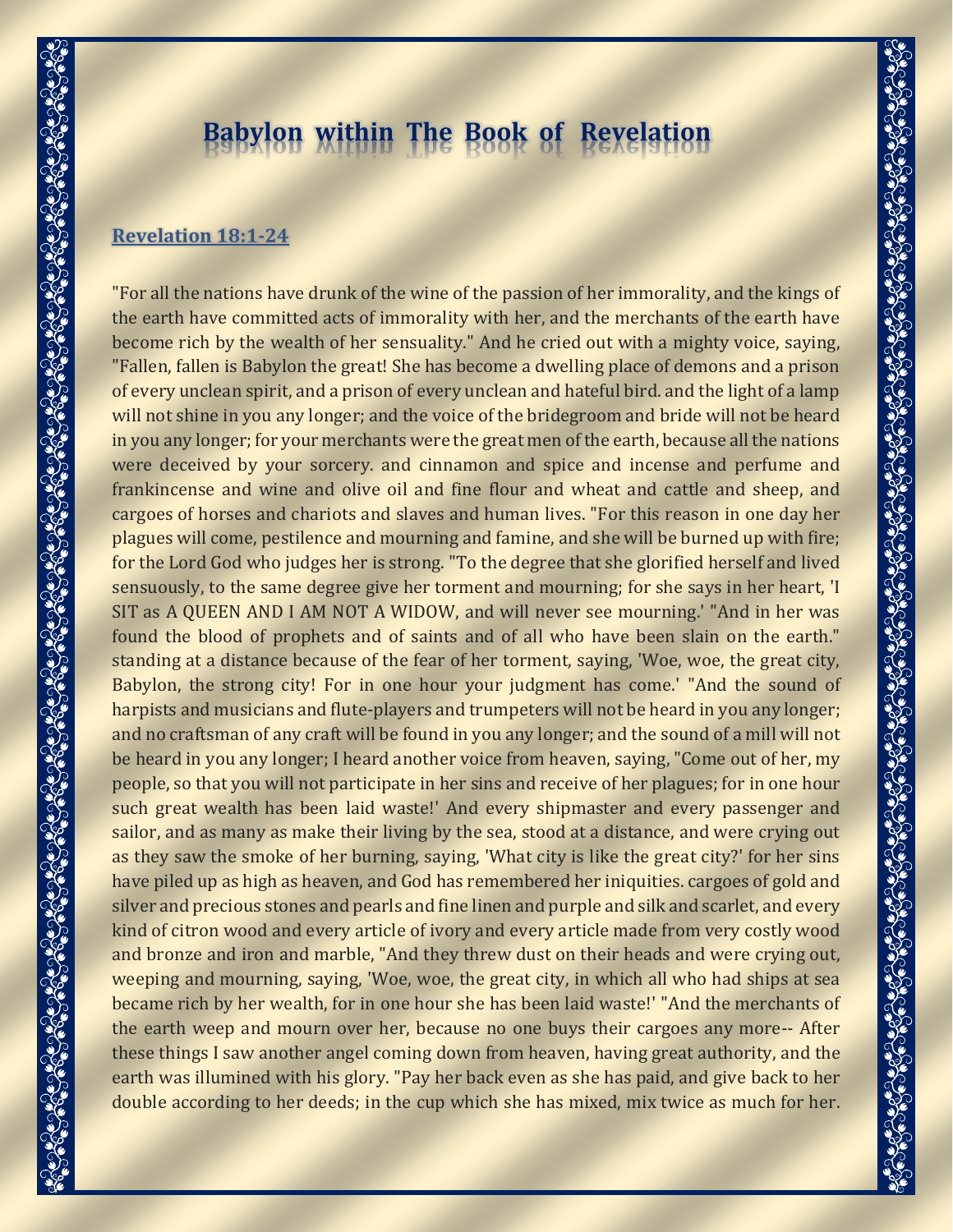"And the kings of the earth, who committed acts of immorality and lived sensuously with her, will weep and lament over her when they see the smoke of her burning, "The fruit you long for has gone from you, and all things that were luxurious and splendid have passed away from you and men will no longer find them."The merchants of these things, who became rich from her, will stand at a distance because of the fear of her torment, weeping and mourning, saying, 'Woe, woe, the great city, she who was clothed in fine linen and purple and scarlet, and adorned with gold and precious stones and pearls; "Rejoice over her, O heaven, and you saints and apostles and prophets, because God has pronounced judgment for you against her." Then a strong angel took up a stone like a great millstone and threw it into the sea, saying, "So will Babylon, the great city, be thrown down with violence, and will not be found any longer.

# **[Revelation](https://bible.knowing-jesus.com/Revelation/17/1) 17:1-18**

"The woman whom you saw is the great city, which reigns over the kings of the earth." Then one of the seven angels who had the seven bowls came and spoke with me, saying, "Come here, I will show you the judgment of the great harlot who sits on many waters, And the angel said to me, "Why do you wonder? I will tell you the mystery of the woman and of the beast that carries her, which has the seven heads and the ten horns. *read [more.](javascript:void();)* "The beast that you saw was, and is not, and is about to come up out of the abyss and go to destruction And those who dwell on the earth, whose name has not been written in the book of life from the foundation of the world, will wonder when they see the beast, that he was and is not and will come. and they are seven kings; five have fallen, one is, the other has not yet come; and when he comes, he must remain a little while."The beast which was and is not, is himself also an eighth and is one of the seven, and he goes to destruction. "The ten horns which you saw are ten kings who have not yet received a kingdom, but they receive authority as kings with the beast for one hour."These have one purpose, and they give their power and authority to the beast. "These will wage war against the Lamb, and the Lamb will overcome them, because He is Lord of lords and King of kings, and those who are with Him are the called and chosen and faithful." And he said to me, "The waters which you saw where the harlot sits, are peoples and multitudes and nations and tongues. "And the ten horns which you saw, and the beast, these will hate the harlot and will make her desolate and naked, and will eat her flesh and will burn her up with fire. "For God has put it in their hearts to execute His purpose by having a common purpose, and by giving their kingdom to the beast, until the words of God will be fulfilled.